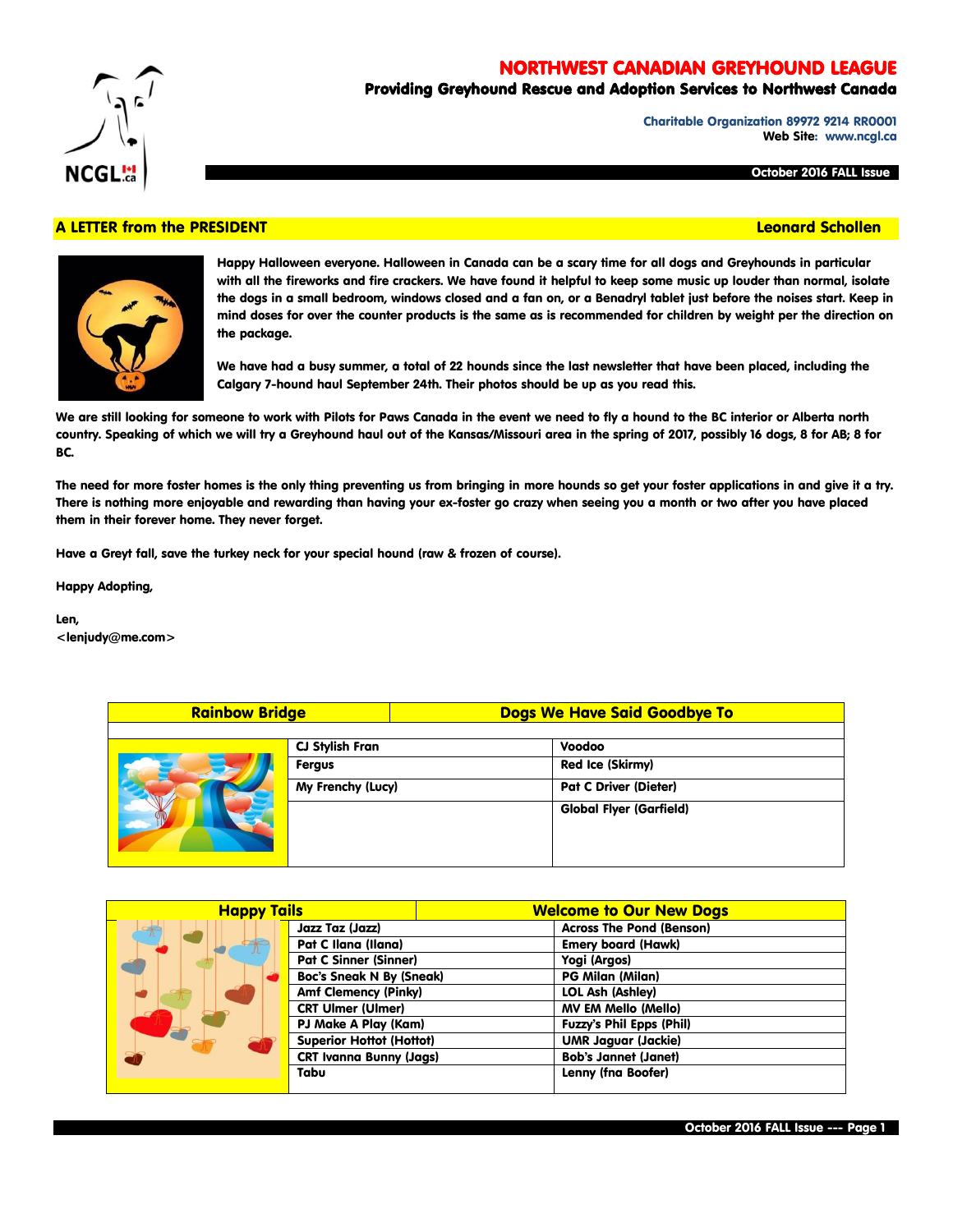#### Hookworms



NCGL has learned that some of the Greyhounds from the Florida track have been diagnosed with hookworms. Although they were treated prior to arriving here in Canada, if they are dormant when treated they may not show up until a later date. We therefore suggest that your Greyhounds be checked on an annual basis and the article following provides further information.

Hookworms in Greyhounds have always been a problem, but it appears to be getting worse. While dogs adopted through NCGL have been wormed, medications only kill adult worms. As well, in an effort to ensure their host doesn't die from blood loss, hookworms have developed an enzyme they infuse into their larvae to keep many of them from developing at the same time. Hookworms feed on the dog's blood; too many larvae maturing into adults at one time would drain too much blood from the dog, killing it and the hookworms at the same time. This means you have to worm many times to kill all the worms.

The best treatment for hookworm are to worm every two weeks for a minimum of three times. I personally tried several different medications and finally used liquid Strongid every two weeks for 3 full months. That was 7 treatments and finally my dog tested free of parasites.

Hookworms can also live outside the dog and infect other animals including humans (hence no dogs allowed at the beach during warm months or at childen's playgrounds at any time). They can actually enter through the skin. Yuck. Pick up feces immediately and treat the ground if your dog has hookworm.

You should probably check your dog at least twice a year for internal parasites. And treat immediately if discovered.

Find further information here at GREYHOUND ARTICLES ON LINE: <https://greytarticles.wordpress.com/medical-first-aid/parasites-including-tick-diseases/worms-worms-and-more-worms/>

## Plants can be poisonous to your dog!



Christmas is coming and you probably know that your dog should not be eating poinsettias. But, did you know about Castor Berries? They are the red berries found on decorative wreaths.

Other plants can be dangerous for your dog, also. There may be plants in your yard or your walk around the block or on your far away travels. So, best to keep your yard clear of these plants, walk with your dog on a tight leash and learn about these plants before you go travelling.

The Humane Society of the United States has warned about numerous plants and provides a listing that is downloadable for printing at:

http://www.humanesociety.org/animals/resources/tips/plants\_poisonous\_to\_pets.html

### TIPS : Muzzles

Is your dog wearing a muzzle? Muzzles can help prevent your dog from eating things on the ground that they should not be eating.

#### Bleeding Disorders in Greyhounds

"We are publishing this link for greyhound owners/fosters information. It would be advisable to share this with your veterinarian and of course make sure that you read all of the related articles yourself. It is not meant to scare anyone but is additional and recent information that most of us should be aware of. One of our foster dogs has just been neutered and has suffered from excessive bleeding and the veterinarian was unable to establish the cause. There was bleeding from his injection areas, his micro-chip incision and from his neutered area. More blood work was done to ascertain the cause and no abnormalities were discovered in this particular case. The good news is that this foster Greyhound is recovering well and on the road to a full recovery."

We are going to do a bit more research on this particular issue. We found out that the recommended medication is not available in Canada and when we inquired in the US found out it has been taken off the market or at least no longer available.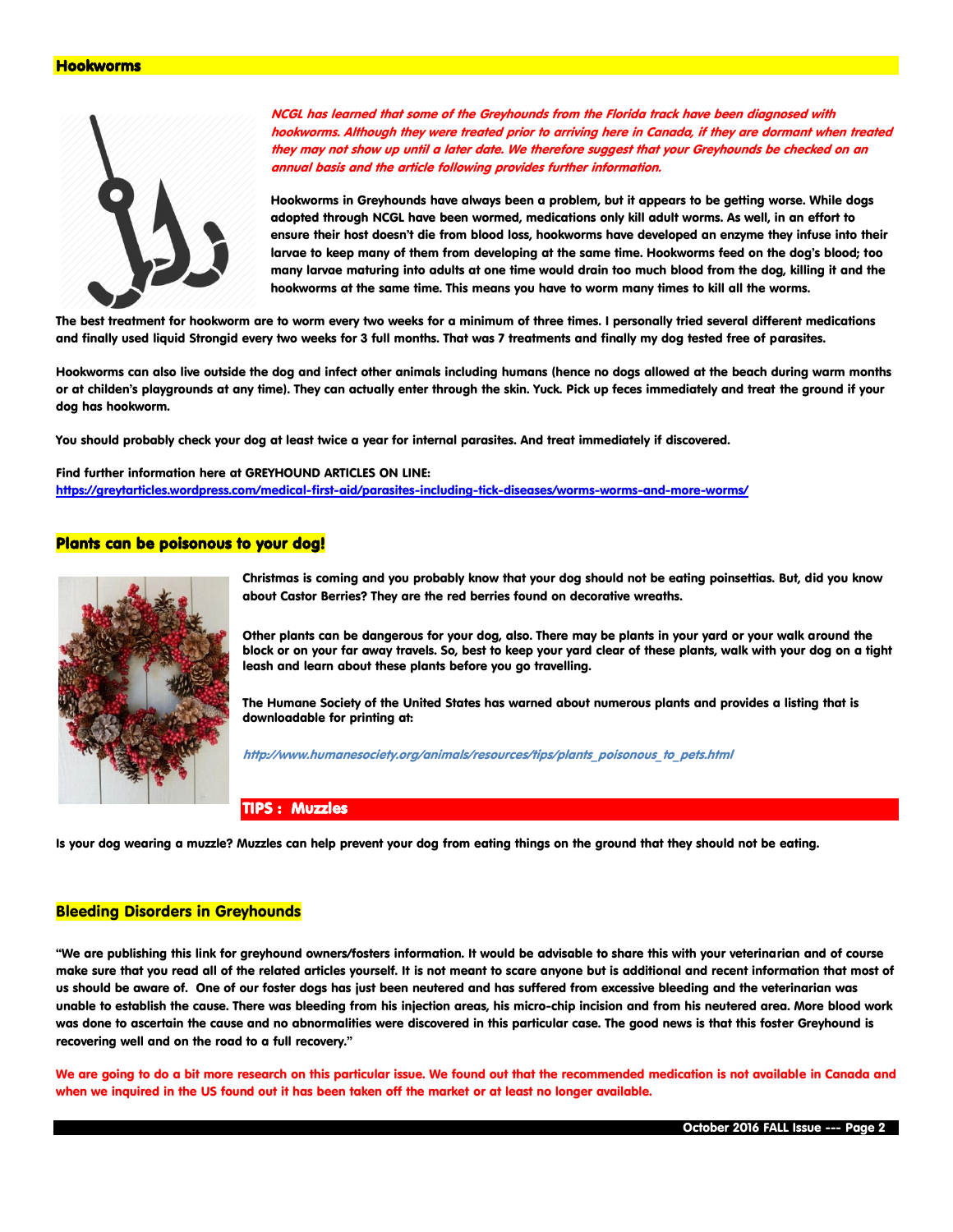#### ►► Note the alternative to Amicar, tranexamic acid to help stop bleeding.

Date: Sun, 2 Oct 2016 00:37:57 +0200

From: Bob McLean [<GREYHOUND-L@SIXSTRING.WARPMAIL.NET>](mailto:GREYHOUND-L@SIXSTRING.WARPMAIL.NET)

Subject: Medical: Re: Medical: bleeding after surgery

Tranexamic acid is an alternative if Amicar isn't available or is cost prohibitive. It comes in 650mg tablets that are given 3x a day for 5 days to a typically-sized Greyhound, usually beginning the night of the surgery. I have a tripod who received Amicar post-amputation and tranexamic acid a year later after rib resection surgery who healed remarkably well from both procedures with minimal bruising/bleeding. I always keep it on hand at home so I know I'll have it available in an emergency.

On Fri, 30 Sep 2016 18:38:11 -0700, Maureen Nelms [<quailrunfarm@SHAW.CA>](mailto:quailrunfarm@SHAW.CA) wrote:

Thank you to everyone who has responded regarding our bleeder. The vet thinks he was allergic to the anesthetic but I think we need to look further. It is unlikely he has a tbd because he was bred in Canada and has never left Canada where we have very little tbd. I am trying to find out if Amicar is available somewhere in Canada and if not, we should try to get some from the US so the vet (and other vets) can have it on hand for dogs with these problems. We may also test him for Von Willdebrands disease. Fortunately he is now up and back to his normal bratty one year old self!

[http://pgreys.org/assets/BLEEDING\\_DISORDERS\\_IN\\_GREYHOUNDS.pdf](http://pgreys.org/assets/BLEEDING_DISORDERS_IN_GREYHOUNDS.pdf)

## VOLUNTEERS NEEDED FOR AVAILABLE POSITIONS



NCGL needs the assistance of volunteers on various projects to bring the structure of our organization up to date:

:: A Volunteer or a Committee of Volunteers to research, register, manage and schedule flights for our Greyhounds between & within BC and AB with Pilots N' Paws, a new method of transportation that may be available to us. (Air Transport Committee)

:: A Volunteer or a Committee of Volunteers to review our Constitution and to suggest changes which will keep our Charity Registration in line with the requirements of Canada Revenue Agency (CRA) to maintain our status as a Charity. Our structure has changed over the years although our purpose has not and it is time to bring our by-laws in line with todays' operations. (Constitution & By-laws Committee)

:: A Volunteer or a Committee of Volunteers to research and develop a Policy and Procedures

manual to guide present and future members in the day to day operation of NCGL and provide a Privacy Policy to which we must adhere. We collect personal information during the adoption and/or fostering process and therefore are required to develop a policy to protect that information. (Policy & Procedures Committee)

:: A Volunteer or a Committee of Volunteers to research a procedure to hold Webinars (Virtual Meetings) for Board of Directors' Meetings and Annual General Meeting. We are a web-based organization with directors, officers and volunteers geographically separated and email has proven to be an inefficient method of conducting meetings. (Communications Committee)

:: A Volunteer or a Committee of Volunteers to develop a series of fundraising opportunities in BC and AB. And to research grants that may be available to NCGL. Always a priority, as there are numerous grants that may be available to NCGL, however, due to time constraints the board has not been able to follow up on them. (Fundraising & Grant Committee)

:: Anyone with a desire to help Greyhounds and an interest or experience in any of the above opportunities please submit a letter of interest to NCGL to[: jackieepie@gmail.com](mailto:jackieepie@gmail.com)



## Rabies Vaccination

Do you and your dogs drive to the USA? Do they have proof of their Rabies Vaccination with them? Personally, I have never been asked for proof at the border, but, it is best to be prepared!